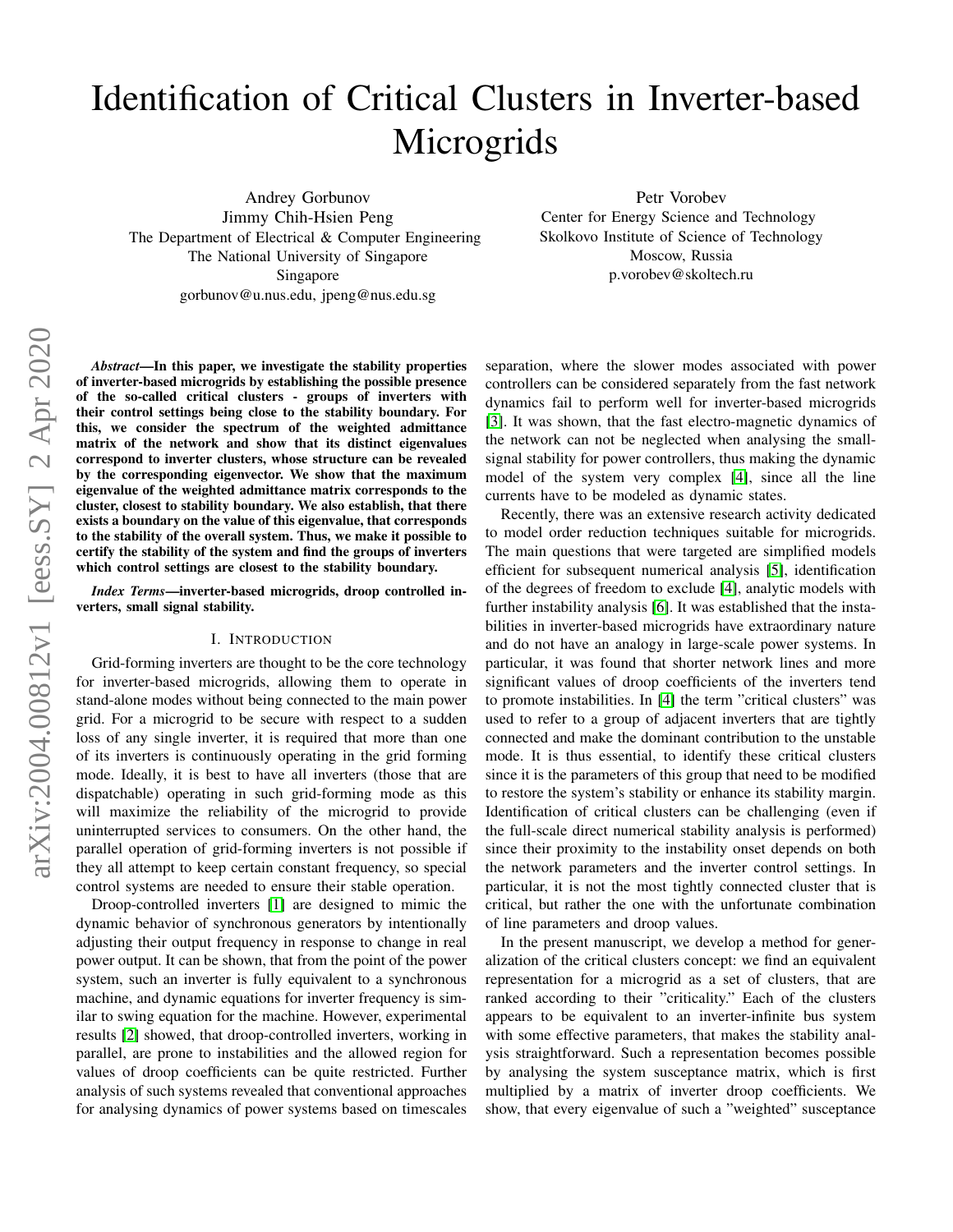matrix correspond to one cluster, and clusters can be naturally arranged in the order of their "criticality" according to the corresponding eigenvalues. After the clusters are identified, we can immediately determine whether the system is stable and specify the parameters that need to be changed to stabilize the system or enhance its stability.

The paper proceeds as follows. Section [II](#page-1-0) introduces the dynamic model for inverter-based microgrid and derives its representation in the state-space form. Section [III](#page-2-0) presents the core result of the paper - connection between the spectrum of the system weighted graph Laplacian matrix and small-signal stability, and explains how critical clusters can be identified using this spectrum. We demonstrate the stability assessment and stability enhancement method for a test system in Section [IV.](#page-4-0) Concluding remarks are given in Section [V.](#page-5-0)

### <span id="page-1-0"></span>II. DYNAMICS OF DROOP-CONTROLLED INVERTERS

Let us consider a microgrid composed of a number of droopcontrolled inverters, connected with lines. Such a grid can be thought of as a graph with the set of edges  $\mathcal E$  corresponding to lines, and the set of nodes  $-V$ , corresponding to inverters. We assume that the system is operating in a certain steady-state with an ac frequency  $\omega_0$ . For the small-signal stability studies it is then convenient to switch to the so-called dynamic phasor domain, where each AC bus voltage  $v_i(t)$  and line current  $i^{ik}(t)$  are represented in the following way [\[6\]](#page-6-5), [\[7\]](#page-6-6):

$$
v_i(t) = Re[U_i(t)e^{j\omega_0 t}]; \quad i^{ik}(t) = Re[I^{ik}(t)e^{j\omega_0 t}] \tag{1}
$$

Both  $U_i(t)$  and  $I^{ik}(t)$  are the mentioned dynamic phasors, which can be arbitrary functions of time, not necessarily slowly varying. It is further convenient to represent them as phasors with  $d$  and  $q$  components:

$$
U_i(t) = U_{d,i} + jU_{q,i} = V_i(t)e^{j\theta_i(t)}
$$
 (2a)

$$
I^{ik}(t) = I_{\mathrm{d}}^{ik} + jI_{\mathrm{q}}^{ik} \tag{2b}
$$

Using this representation, dynamics of inverter-based microgrid [\[8\]](#page-6-7), [\[3\]](#page-6-2) for small-signal stability studies can be described by the following set of linearized equations (for detailed discussion of the linearization procedure see [\[6\]](#page-6-5)):

$$
\dot{\theta}_i = \omega_i \tag{3a}
$$

$$
\tau \dot{\omega_i} = -\omega_i - m_i P_i \tag{3b}
$$

$$
\tau \dot{V}_i = -V_i - n_i Q_i \tag{3c}
$$

$$
L^{ij}\dot{I}_{d}^{ij} = V^i - V^j - R^{ij}I_{d}^{ij} + \omega_0 L^{ij}I_{q}^{ij}
$$
 (3d)

$$
L^{ij}\dot{I}_q^{ij} = \theta^i - \theta^j - R^{ij}I_q^{ij} - \omega_0 L^{ij}I_d^{ij},\tag{3e}
$$

where all the variables with the subscript  $i$  refer to inverter at bus  $i$  ( $i \in V$ ) and all the variables with the superscripts ik refer to line between buses i and  $k((ij) \in \mathcal{E})$ . Thus,  $V_i$ ,  $\theta_i$ , and  $\omega_i$ are the (small-signal variations) of inverter  $i$  voltage, phase, and frequency respectively,  $P_i$  and  $Q_i$  are the instantaneous real and reactive power discharged by the inverter (again, small-signal variations), and  $m_i$ ,  $n_i$  are frequency and voltage droop coefficients.  $I_{d^{ik}}$  and  $I_{q^{ik}}$  are  $d-$  and  $q-$  components of the current in line ik, and  $\mathcal{L}^{ik}$  and  $\mathcal{R}^{ik}$  are its inductance

and resistance respectively. Parameter  $\tau$  is the inverse of the power controller low-pass filter cut-off frequency ( $\tau = 1/\omega_c$ ), for simplicity we assume it to be the same for every inverter.

We emphasize, that according to numerous studies [\[8\]](#page-6-7), [\[3\]](#page-6-2), [\[4\]](#page-6-3), [\[6\]](#page-6-5), the fast electromagnetic dynamics, represented by equations [\(3d\)](#page-1-1) and [\(3e\)](#page-1-2) *can not be neglected* even when studying the stability of much slower power controller modes. Therefore, the total number of equations, that comprise the system dynamic model is  $3\mathcal{M} + 2l$ , where  $\mathcal{M}$  - is the total number of inverters and  $l$  is the total number of lines. In addition to equations [\(3\)](#page-1-3), Kirchhoff's current law should be written for every virtual node in the system.

In order to perform the small-signal stability of the system [\(3\)](#page-1-3) we first introduce its dynamic admittance matrix in the Laplace domain:

$$
\hat{Y}_{ij}(s) = \begin{cases}\n\sum_{k \in \mathcal{V}, \ k \neq i} y^{ik}(s), \ i = j \\
-y^{ij}(s), \ i \neq j\n\end{cases}
$$
\n(4)

Next, we assume, that all the lines in the microgrid are of the same type, i.e. have the same  $R/X$  ratio:  $\frac{R^{ij}}{X^{ij}} = \rho$  for every  $ij$ . Then, the dynamic admittance matrix is proportional to the static susceptance matix  $\hat{B} = -\operatorname{Im}(\hat{Y}(0))$ , that is:

$$
\hat{Y}(s) = \frac{\rho^2 + 1}{\rho + j + \frac{s}{\omega_0}} \hat{B}.\tag{5}
$$

Therefore, the Kron reduction of the dynamic admittance matrix is given by  $Y(s) = \frac{\rho^2 + 1}{\rho + j + \frac{s}{\omega_0}} B$ , where B is the Kron reduced susceptance matrix. The transient admittance matrix  $Y(s)$  is used to connect inverter bus voltages to inverter current injections in the linear approximation as:

$$
(\boldsymbol{I}_d + j\boldsymbol{I}_q) = Y(s)(\boldsymbol{V} + j\boldsymbol{\theta}) \tag{6}
$$

where  $V$ ,  $\theta$ ,  $I_d$ , and  $I_q$  are the M-dimentional vectors of inverter voltages, phases,  $d-$  and  $q-$  output currents respectively. We also use the vector of inverter frequencies  $\omega$ .

<span id="page-1-3"></span>Under the assumption of small voltage and phase difference between inverters (see [\[6\]](#page-6-5), [\[3\]](#page-6-2)), the following relation can be written between inverter output active and reactive powers and the current components:

$$
\begin{pmatrix} \mathbf{P} \\ \mathbf{Q} \end{pmatrix} = \begin{bmatrix} I & 0 \\ 0 & -I \end{bmatrix} \begin{pmatrix} \mathbf{I_d} \\ \mathbf{I_q} \end{pmatrix} \tag{7}
$$

where I is the  $M \times M$  identity matrix.

<span id="page-1-1"></span>Finally, we obtain that following state-space representation for dynamics of the microgrid:

<span id="page-1-4"></span>
$$
\dot{\boldsymbol{x}} = A\boldsymbol{x} \tag{8}
$$

<span id="page-1-2"></span>where the state vector  $\mathbf{x} = [\theta, \omega, V, I_d, I_q]^T$  is a 5mdimensional state vector of the system, and the state matrix A is given by the following expression:

$$
A = \begin{bmatrix} 0 & I & 0 & 0 & 0 \\ 0 & -\omega_c I & 0 & -\omega_c M & 0 \\ 0 & 0 & -\omega_c I & 0 & \omega_c N \\ 0 & 0 & \omega_0 B' & -\omega_0 \rho I & \omega_0 I \\ \omega_0 B' & 0 & 0 & -\omega_0 I & -\omega_0 \rho I \end{bmatrix}
$$
(9)

and we made a short-cut denotation  $B' = (1 + \rho^2)B$ .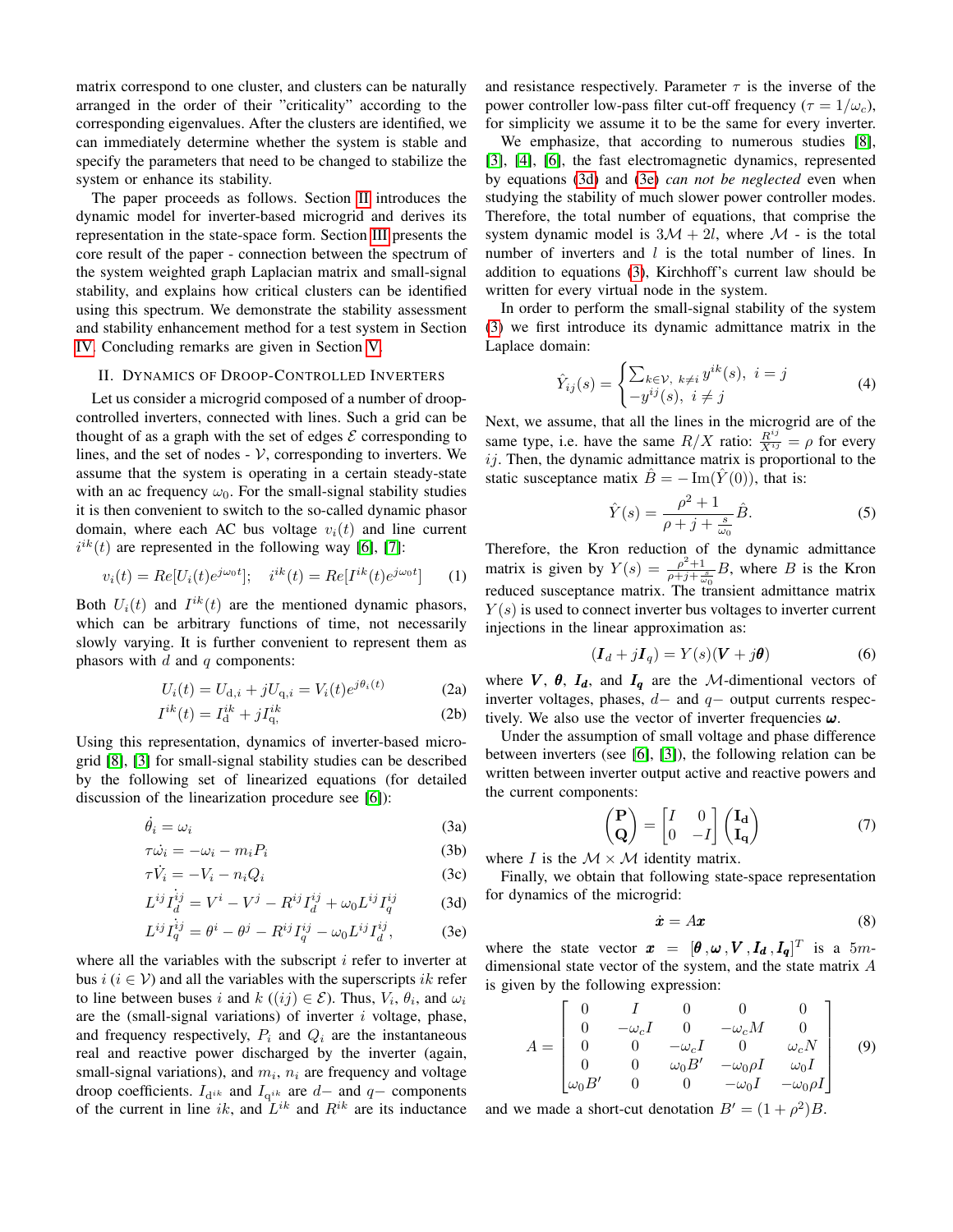

<span id="page-2-1"></span>Fig. 1. Graph representation of the inverter-based microgrid

#### III. EIGENMODES DECOMPOSITION THEORY

<span id="page-2-0"></span>In this section, we relate the spectrum of a network graph with the spectrum of the linearized model [\(8\)](#page-1-4). Let us introduce the following weighted Laplacian matrix  $C$  of the network graph, which we will define as follows:

$$
C = MB'
$$
, (10)

where susceptance matrix,  $B' = -(1+\rho^2) \operatorname{Im}(Y)$  was defined in the end of the previous section, and  $M = diag(m_1, \dots, m_l)$ is the diagonal matrix of the inverter frequency droop gains . We also denote the eigenvalues of the C matrix as  $\mu_i$  and the corresponding eigenvectors as  $u_i$ :

$$
C\mathbf{u}_i = \mu_i \mathbf{u}_i, \quad i = 1, \dots, l. \tag{11}
$$

Matrix C could be considered as a 'generalized' Laplacian matrix for the network graph augmented by node weights equal to droop gains  $m_i$ ,  $i = 1, \dots, l$  as depicted in Fig. [1.](#page-2-1) Technically, C is not a Laplacian matrix but preserves some basic properties which are discussed below.

As an example, matrix  $C$  for the system depicted in Fig. [1](#page-2-1) has the following explicit form:

<span id="page-2-2"></span>
$$
C = \begin{bmatrix} \frac{m_1}{X_{12}} & -\frac{m_1}{X_{12}} & 0\\ -\frac{m_2}{X_{12}} & m_2(\frac{1}{X_{12}} + \frac{1}{X_{23}}) & -\frac{m_2}{X_{23}}\\ 0 & -\frac{m_3}{X_{23}} & \frac{m_3}{X_{23}} \end{bmatrix} . \tag{12}
$$

This example illustrates the relationship between  $C$  and the network admittance matrix  $Y$ . Precisely,  $C$  is the admittance matrix for the equivalent lossless network (setting  $R = 0$ ) multiplied by  $M$ . One could notice from [\(12\)](#page-2-2) that, unlike the admittance matrix,  $C$  is in general not symmetric, and the sum of the elements in each column is generally not zero. Therefore, C loses some of the properties of the admittance (weighted Laplacian) matrix.

However, it is possible to make  $C$  symmetric by a proper similarity transformation:

$$
M^{-1/2}CM^{1/2} = \n\begin{bmatrix}\n\frac{m_1}{X_{12}} & -\frac{\sqrt{m_1 m_2}}{X_{12}} & 0 \\
-\frac{\sqrt{m_1 m_2}}{X_{12}} & m_2(\frac{1}{X_{12}} + \frac{1}{X_{23}}) & -\frac{\sqrt{m_2 m_3}}{X_{23}} \\
0 & -\frac{\sqrt{m_2 m_3}}{X_{23}} & \frac{m_3}{X_{23}}\n\end{bmatrix},\n\tag{13}
$$

However, in this case, the sum of neither columns nor rows is zero, i.e., diagonal elements are not the sum of nondiagonal elements in each row and column. Although, C is not exactly a Laplacian matrix, some properties could

be inferred. For instance,  $M^{-1/2}CM^{1/2}$  is positive semidefinite  $(\mathbf{x}^T M^{1/2} B' M^{1/2} \mathbf{x} = (M^{1/2} \mathbf{x})^T B' (M^{1/2} \mathbf{x}) \geq 0)$ . Consequently,  $\mu_i$  are real non-negative<sup>[1](#page-2-3)</sup>, and eigenvectors  $\boldsymbol{u'}$  of  $M^{-1/2}CM^{1/2}$  could be chosen to be real. If  $u'$  are real, then  $u$  will be also real according to the similarity transformation  $u' = M^{-1/2}u$ .

The following theorem, which is one of the main contributions of the present paper, establishes the connection between the spectrum of  $C$  and the spectrum of dynamic system  $(8)$ .

<span id="page-2-6"></span>**Theorem III.1.** *If*  $\rho = \frac{R}{X}$  ratios are the same across the *system and droop gains are proportional,*  $M = kN, k > 0$ , *the eigenvalues*  $\lambda$  *of the linearized system* [\(3\)](#page-1-3) *(given in [\(8\)](#page-1-4)) are connected with the eigenvalues* µ *of* C *as the follows,*

<span id="page-2-5"></span>
$$
kg2(\lambda)(h2(\lambda) + 1)\lambda + g(\lambda)(k + \lambda)\mu + \mu2 = 0
$$
 (14)

*where*  $g(\lambda) = (1 + \tau \lambda)$ ,  $h(\lambda) = (\rho + \frac{1}{\omega_0} \lambda)$ .

*Besides, the eigenvector* u *of* C *coincides with the* [\(8\)](#page-1-4) *eigenvector part corresponding to* θ*.*

*Proof.* If  $R/X$  ratio is the same across the system and frequency and voltage droop gains ratio is the same for every inverter, i.e.,  $M = kN$ , then the linearized system [\(8\)](#page-1-4) is equivalent to the following matrix polynomial in the Laplace domain:

<span id="page-2-4"></span>
$$
[kg2(s)(h2(s)+1)sI+g(s)(k+s)MB'+(MB')2]\theta = 0
$$
 (15)

One could verify that by expressing [\(8\)](#page-1-4) in terms of  $\theta$  vector. Further, one could verify that  $u$  is, indeed, the eigenvector for [\(15\)](#page-2-4).  $\Box$ 

**Remark.** *Each*  $\mu$  *corresponds to five eigenvalues*  $\lambda$  *that are the roots of* [\(14\)](#page-2-5)*. For example, all* λ *of the two-bus system depicted in Fig. [2](#page-3-0) are the roots of* [\(14\)](#page-2-5) *with one particular*  $\mu = \frac{m}{X}$ . Hereby, the system [\(8\)](#page-1-4) of l inverters decouples into l *separate clusters each corresponding to one*  $\mu_i$ ,  $i = 1, \dots, l$ .

The fact that  $\boldsymbol{u}$  are real means phase shifts between any two elements of a mode shape of [\(8\)](#page-1-4) associated with  $\theta$  (that is also  $u$  according Theorem [III.1\)](#page-2-6) are either  $0^{\circ}$  or  $180^{\circ}$ . Therefore, one group of inverters oscillates in phase while another in the opposing phase. These two groups are called *coherent* groups in conventional power systems study [\[10\]](#page-6-8).

Here, we demonstrate that there exists a certain threshold value of  $\mu_{cr}$ , that can be used to assess the stability of the system. In fact, if any of the  $\mu_l$  for a given system is greater than  $\mu_{cr}$ , then the system is unstable, and vice versa. Therefore, we can use the value of the highest  $\mu_l$  for the system to assess its stability. The characteristic equation [\(14\)](#page-2-5) depends on a positive  $\mu$  that could be treated as a parameter for the root locus. The root locus for dominant eigenvalue  $\lambda$  associated with droop control dynamics is depicted in Fig. [3](#page-3-1) with typical parameters:  $k = 1, \rho = 1.4$ , and  $\mu$  varying in the range 60-1000. The root locus shows that  $\text{Re}(\lambda)$  monotonically depends

<span id="page-2-3"></span><sup>&</sup>lt;sup>1</sup>For the connected graph (without isolated nodes) there is only one trivial  $\mu_1 = 0$  with  $\mathbf{u}_1 = [1, \dots, 1]^T$ . It follows from the uniqueness of trivial eigenvalue for the Laplacian  $B'$  [\[9\]](#page-6-9) and the min-max theorem for symmetrized  $C: m_{\min} \lambda_i(B') \leq \mu_i \leq m_{\max} \lambda_i(B').$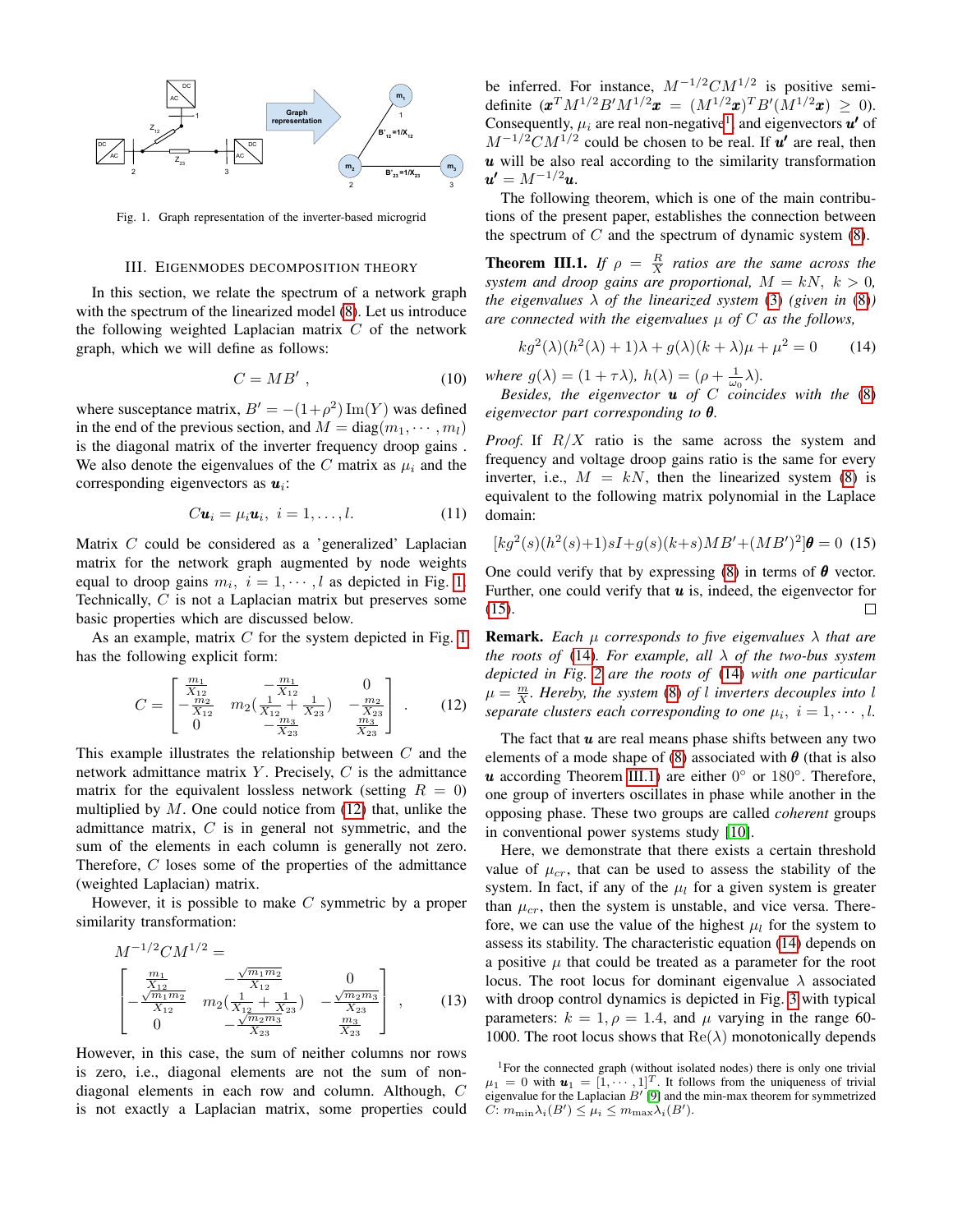

<span id="page-3-1"></span>Fig. 3. Root locus for the two-bus system

<span id="page-3-0"></span>Fig. 2. An eigenplot for the two-bus system

on  $\mu$ . Therefore, for each set  $k, \rho$ , there is a unique upper bound  $\mu_{cr}$  that we calculate in the following section. Further, it could be inferred that the roots of [\(14\)](#page-2-5) are stable if and only if the highest  $\mu_l = \max_{\mathbf{x} \neq 0} \frac{\mathbf{x}^\dagger C \mathbf{x}}{\mathbf{x}^\dagger \mathbf{x}} < \mu_{cr}$ . Therefore,  $\mu$ is a parameterization of the network topology augmented with droop gains M. In other words,  $\mu$  concentrates the information on corresponding cluster connectedness.

In addition, the following important Theorem holds:

<span id="page-3-3"></span>Theorem III.2. *The addition of any new line or the increase of*  $B'_e = \frac{1}{X_e}$  (susceptance) for any existing line in the system *increases eigenvalues*  $\mu_i$ ,  $i = 1, \dots, l$ .

*Proof.* To check this fact for the line addition, let us consider line connection  $e = (1, 2)$  without loss of generality. The new  $C = C + C_e$  is decomposed into sum of the original C for the graph without added line and  $C_e$  is the 'generalized' Laplacian of the graph on l vertices consisting of just the edge  $e = (1, 2)$ with  $X_{12}$ ,

<span id="page-3-2"></span>
$$
C_e = \frac{1}{X_{12}} \begin{pmatrix} m_1 & -m_1 & 0 & \cdots & 0 \\ -m_2 & m_2 & 0 & \cdots & 0 \\ 0 & 0 & 0 & \cdots & 0 \\ \vdots & \vdots & \vdots & \ddots & \vdots \\ 0 & 0 & 0 & \cdots & 0 \end{pmatrix} . \tag{16}
$$

Then one could use Weyl's inequality for eigenvalues of the sum  $\hat{C}$  of matrices  $C$  and  $C_e$  [\[11\]](#page-6-10):

$$
\mu_i \le \hat{\mu}_i \le \mu_i + \frac{m_1 + m_2}{X_{12}}, i = 1, \cdots, l \tag{17}
$$

where  $\hat{\mu}_i$  are eignevalues for  $\hat{C}$ . The given argument could be applied to any line  $e = (i, j)$  addition. Also, the change of the existing line  $e = (i, j)$  susceptance by  $\Delta X_e$  gives analogous to [\(16\)](#page-3-2)  $C_e$ . Hence, the argument extends to the change of the existing line parameters.  $\Box$ 

The result of the Theorem [III.2](#page-3-3) suggests that adding a new line to the microgrid, as well as reducing the impedance values of existing lines, can only reduce the stability margin. This result is entirely consistent with the previous findings of [\[6\]](#page-6-5) and [\[7\]](#page-6-6) and is specific for microgrids having no analogy in large-scale power systems.

# *A. Procedure for identifying critical clusters*

Let us now explain how we can use the spectrum of the 'generalized' Laplacian matrix  $C$  to assess the stability of a microgrid. (We start from noticing, that both equations [\(14\)](#page-2-5) and [\(15\)](#page-2-4) only depend on the system  $R/X$  ratio  $\rho$  and droop gains ratio  $k$  and do not depend on the system topology and line lengths.) The Therefore, the value of  $\mu_{cr}$ , which can be calculated from any of these equations, also is independent of the system topology and line lengths.

Therefore, the procedure of the stability assessment is the following. We first determine  $\mu_{cr}$  from [\(14\)](#page-2-5) provided the values of  $\rho$  and k are given for our system. Next, we find the actual values of  $\mu_i$  - the spectrum of the matrix C. If none of the  $\mu_i$  is greater than  $\mu_{cr}$ , then the system is stable. If one or more of  $\mu_i$  is greater than  $\mu_{cr}$ , then the system is unstable, and the corresponding eigenvectors  $u_i$  gives the structure for the corresponding critical clusters. The high magnitudes of  $u_i$ correspond to critical droop or line parameters. The whole procedure is described in more detail by the flow-chart in Fig. [4.](#page-4-1) The results of the above-described procedure are the list of two-bus equivalent systems, arranged in the order of decreasing  $\mu$ . Those, corresponding to higher  $\mu$ 's will have the most influence on the system stability, and it is the parameters of the inverters and lines in these clusters that should be changed to stabilize the system or increase its stability margin. Figure [5](#page-4-2) illustrates the two-bus equivalent clusters on the example of a 4-bus Kundur system.

Figure [6](#page-4-3) gives a plot for  $\mu_{cr}$  as a function of  $\rho$  and k. One can notice, that the minimum boundary for  $\mu_{cr} \geq 200$  provides a good estimation for a wide class of grids (unless the value of  $\rho$  is exceptionally low). We also note, there is a significant stability margin increase for the values  $k$  in the range 10 to 50 in terms of  $\mu$ . This region of k is not very important for practical applications, but the results is fully consistent with the previous findings from [\[6\]](#page-6-5).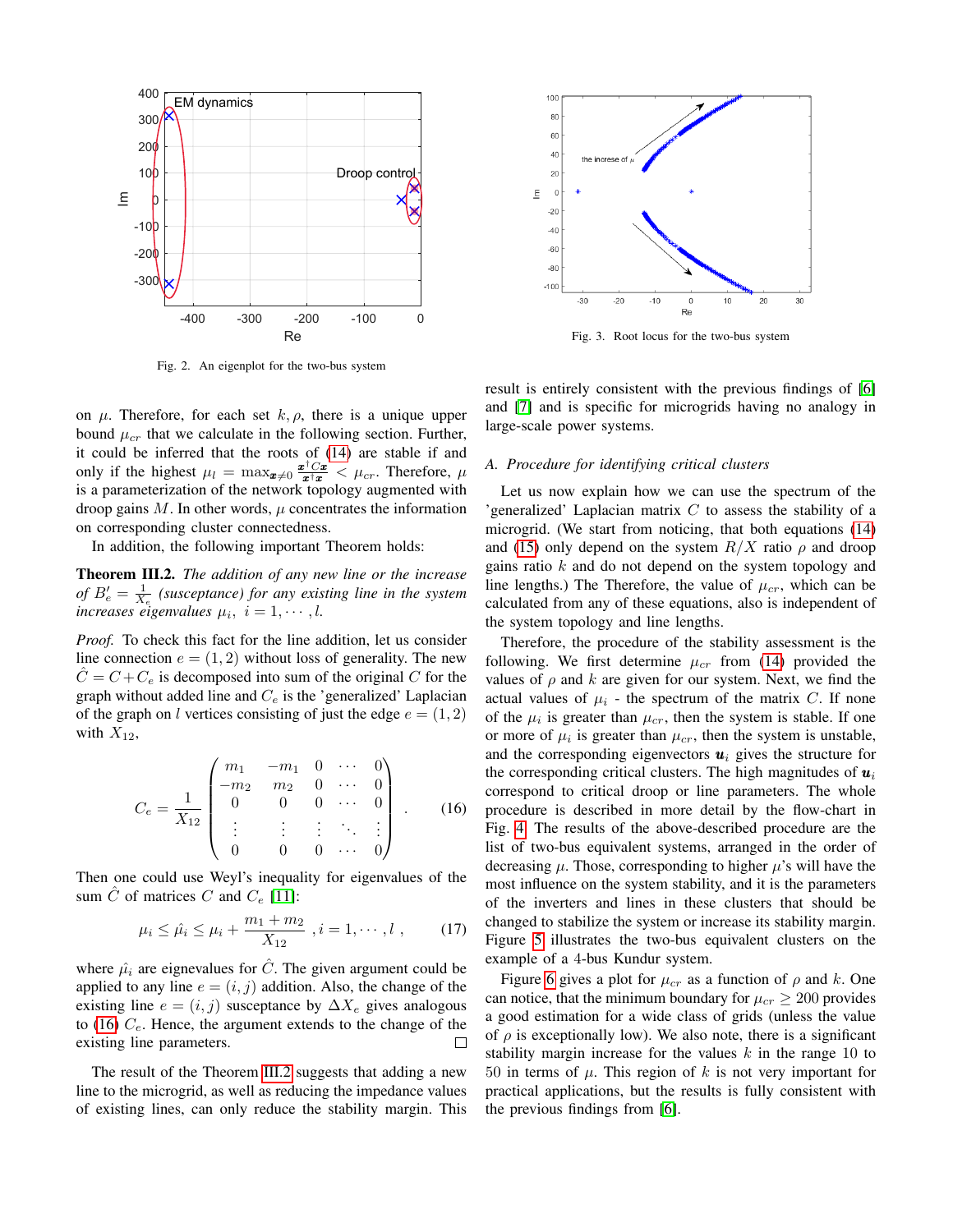

<span id="page-4-1"></span>Fig. 4. Critical cluster identification



<span id="page-4-2"></span>Fig. 5. The two-bus representation

#### IV. NUMERICAL VALIDATION

<span id="page-4-0"></span>This section provides numerical validation of the procedure for critical clusters identification. In addition, we also provide an illustration of the stability enhancement procedure using the identified critical clusters. For our numerical tests, we consider the 4-bus Kundur system (Fig. [5\)](#page-4-2), where each bus is supposed to be equipped with a droop controlled inverter.

#### *A. Base test case*

We start from the initial system with the parameter values given in Table [I.](#page-4-4) For the values of  $\rho = 1.4$  and  $k = 1.0$  for our system, one finds from equation [\(14\)](#page-2-5) that  $\mu_{cr} = 195$ . The



<span id="page-4-3"></span>Fig. 6. Critical value of  $\mu$  for range of  $\rho$  and k values.

eigenvalues of the system weighted admittance matrix  $C$  for the parameters of Table are the following (apart from the trivial zero eigenvalue):  $\mu_1 = 9.68$ ,  $\mu_2 = 110.19$ ,  $\mu_3 = 215.23$ . These eigenvalues correspond to the three distinct clusters, each corresponding to pairs of neighbouring inverters, as depicted in Fig[.5.](#page-4-2)

We see that one of the eigenvalues -  $\mu_3$  is greater than  $\mu_{cr}$  for this system. Therefore, the system is unstable. The eigenvector, corresponding to this value is  $u_2 =$  $[-0.018, 0.056, -0.725, 0.687]^T$ . We deduce that the critical cluster is composed of inverters 3 and 4, which is also illustrated in Fig. [5.](#page-4-2) Therefore, it is the values of droop gains of these inverters and the impedance of the line  $3 - 4$  that have the most effect on the system stability, and one needs to modify them to stabilize the system.

TABLE I PARAMETERS OF THE FOUR-INVERTER SYSTEM

<span id="page-4-4"></span>

| Parameter  | Description                 | Value             |
|------------|-----------------------------|-------------------|
| $\omega_0$ | Nominal Frequency           | $2\pi 50rads/s$   |
| $U_b$      | Base Voltage                | 230 V             |
| $S_b$      | <b>Base Inverter Rating</b> | 10kVA             |
| $\rho$     | $R/X$ ratio                 | 1.4               |
| k.         | Droop gain ratio            |                   |
| R          | Line Resistance             | $222.2m\Omega/km$ |
| L          | Line Inductance             | 0.51mH/km         |
| $m_i$      | Frequency Droop Gain        | 1%                |
| $n_i$      | Voltage Droop Gain          | $1\%$             |
| $l_{12}$   | Line $1-2$ length           | 6 km              |
| $l_{23}$   | Line $2-3$ length           | 30 km             |
| $l_{34}$   | Line 3-4 length             | 3 km              |
|            |                             |                   |

#### *B. Line parameters variations*

Firstly, we illustrate the system stabilization by changing the impedance of the line between inverters 3 and 4 (according to critical cluster structure). Fig. [7](#page-5-1) shows the dependence of all  $\mu$  values on the length of the 3 – 4 line  $l_{34}$ , or, equivalently,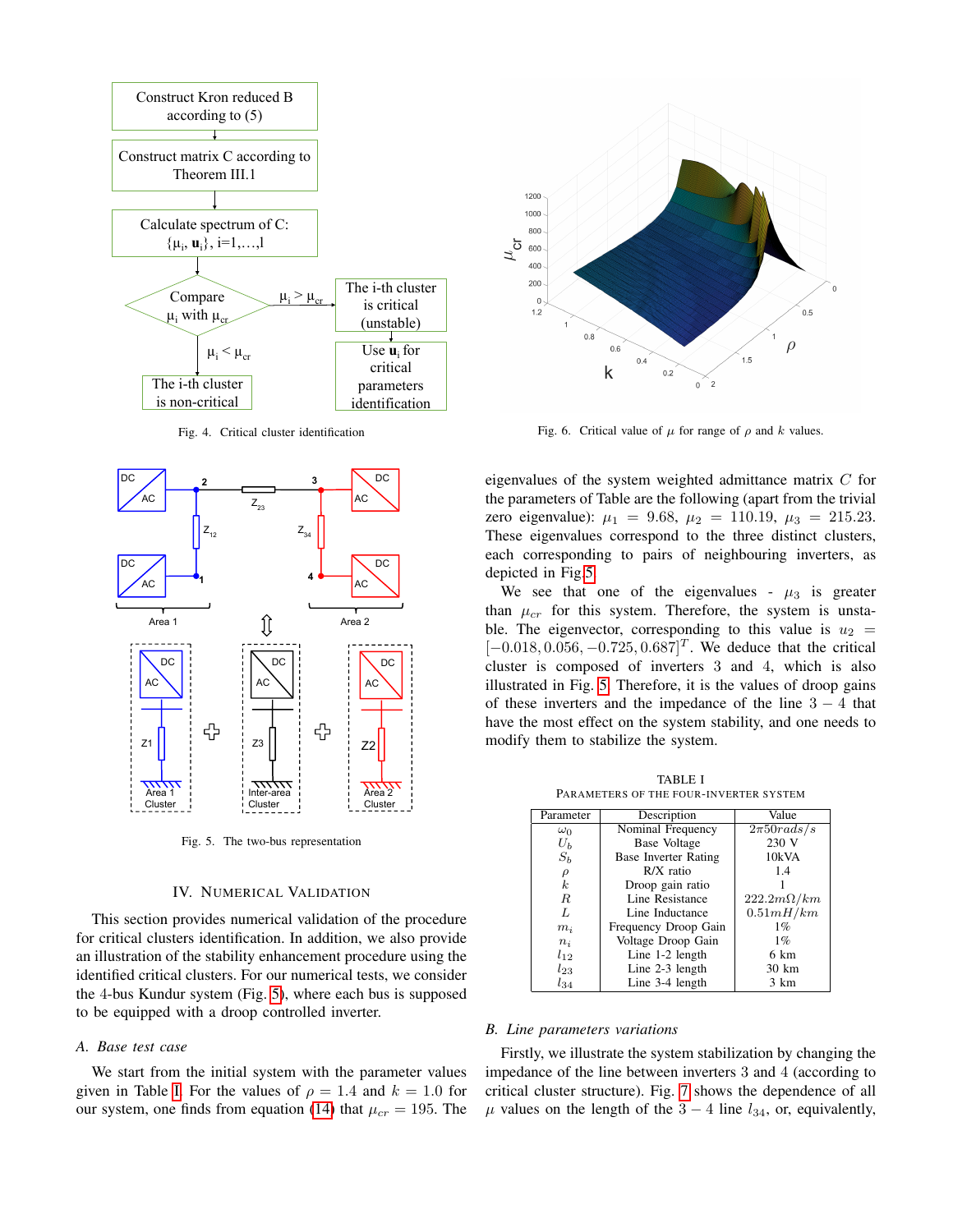

<span id="page-5-1"></span>Fig. 7. Variation  $\mu$  with respect to line 3-4 length,  $l_{34}$ 



<span id="page-5-2"></span>Fig. 8. Variation  $\mu$  with respect to line 2-3 lentgh,  $l_{23}$ 

on its impedance value. We observe that for the values of the line length smaller than about 6 km, only the  $\mu_2$  value - the critical one is affected. The system gains stability starting from the length of this line around 3.3 km, which is slightly higher than the starting value for this line. The system remains stable for  $l_{34}$  bigger than this value.

On the other hand, Fig. [8,](#page-5-2) that the variation of the line 2−3 length, even in a much higher range - up to 50 km could not stabilize the system as  $\mu_3$  stays above the critical value. This is the consequence of the fact that the cluster 3 remains unstable even for an infinite length of the line  $2 - 3$  when the system splits into two separate areas.

# *C. Droop gains variations*

Secondly, we show that the system can also be stabilized by changing the droop gains of inverters 3 and/or 4. Fig. [9](#page-5-3) shows the dependence of the eigenvalues  $\mu$  on the  $M_1$  - frequency droop of inverter 1. We see that across all the region of the values of  $M_1$ , the value of  $\mu_3$  stays above  $\mu_{cr}$ . Therefore, it is impossible to stabilize the system by any variations of the droop gains of inverter 1. This is in agreement with the



<span id="page-5-3"></span>Fig. 9. Variation  $\mu$  with respect to the first frequency droop gain,  $M_1$ 



<span id="page-5-4"></span>Fig. 10. Variation  $\mu$  with respect to the second frequency droop gain,  $M_3$ 

fact that the cluster, responsible for instability, is composed of inverters 3 and 4. Moreover, with the increase of  $M_1$  above a certain threshold ( $\sim 3\%$ ), another eigenvalue, namely,  $\mu_1$ crosses the critical value, so that the system now has two critical clusters, making it unstable.

The situation is different, with the variation of the inverter 3 droop gain  $M_3$ . Fig. [10](#page-5-4) demonstrates, that the value of  $\mu_2$  is greatly affected by this variation, so the system can be efficiently stabilized by adjusting (decreasing) the  $M_3$ coefficient.

# V. CONCLUSIONS AND FUTURE WORK

<span id="page-5-0"></span>We have developed a method for stability assessment of inverter-based microgrids by means of representing it as a set of 2-bus equivalent clusters, which can be arranged in order of their proximity to instability. The method is based on the analysis of the spectrum of a special weighted admittance matrix of the network and determining the eigenvalues, that lie above a certain threshold. Our findings are consistent with the number of previous results on account of the fact that groups of tightly connected neighboring inverters typically